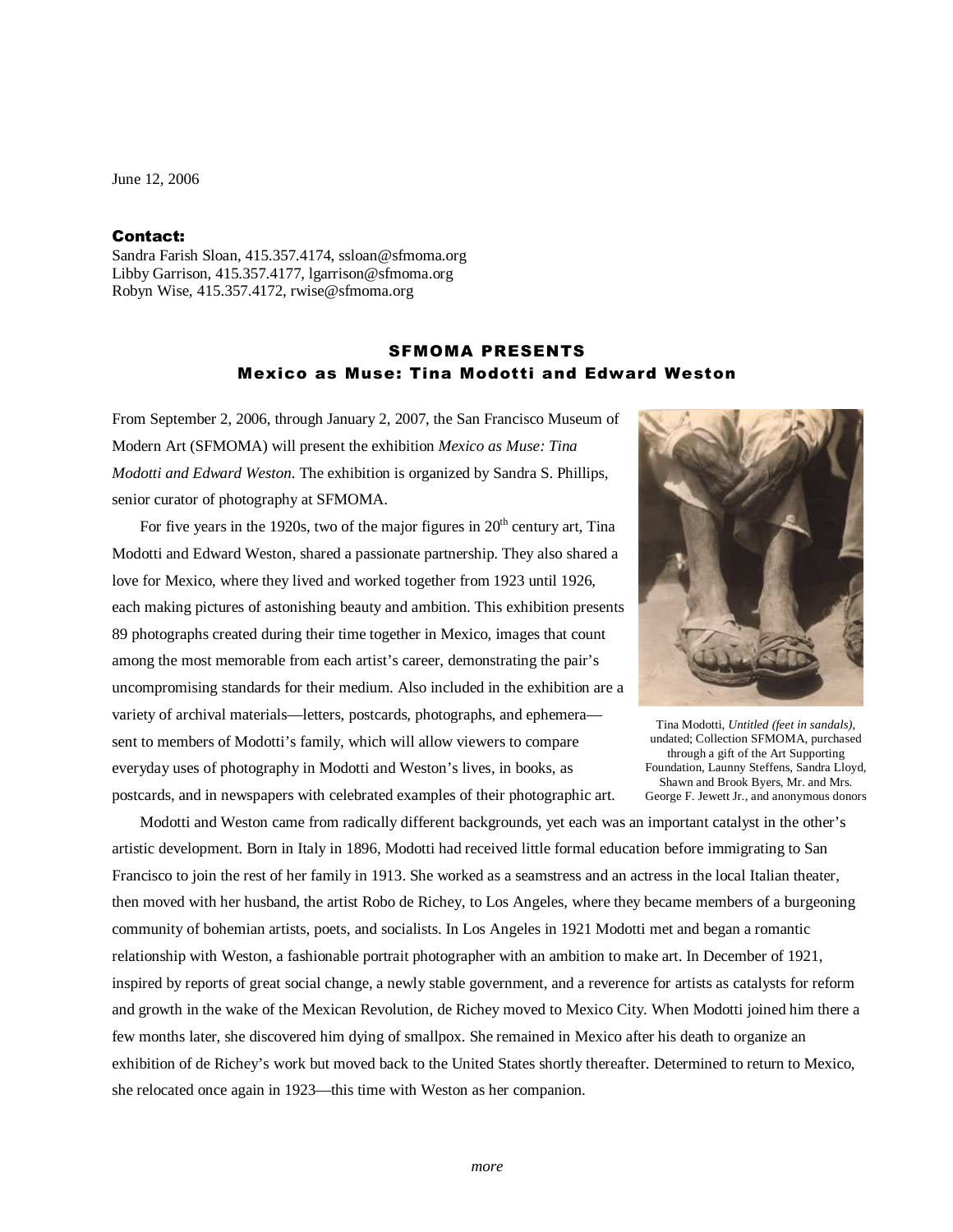

Edward Weston, *Galvan Shooting (Manuel Hernandez Galvan, Mexico),* 1924; Collection SFMOMA, Albert M. Bender Collection, Albert M. Bender Bequest Fund purchase; © Center for Creative Photography, Arizona Board of Regents

Modotti spoke fluent Spanish, and she managed her and Weston's successful portrait studio, where they photographed Mexican citizens, artists, writers, and revolutionaries. He learned about the adventurous avant-garde circles in Mexico through her interest in art and politics, while she learned the craft of photography from him, adapting his large camera and platinum process for her own needs. Photography became her livelihood, and she described it as "the most eloquent, the most direct means for fixing, for registering, the present epoch." In 1926 she bought and began using a handheld Graflex camera, which provided her with more mobility. Many of the photographs featured in *Mexico as Muse* are Graflex pictures she sent to her mother-in-law.

 Weston and Modotti occupy an important place in the history of photography. Both were deeply affected by their life in Mexico, inspired by the artistic activity and social optimism that stemmed from an emphasis on indigenous people and ancient culture as key to the reawakening of the country.

Weston's pictures of ancient pyramids, earthen pots, and palm tree trunks approach pure abstract form, while photographs such as his stark and spiky Maguey cactus and the hand of Galvan holding a handcrafted pot refer to the continuing vitality and relevance of Mexican culture.

 Modotti, meanwhile, discovered cubist structure in adobe churches, taut telephone wires, and a stream of peasant sombreros parading beneath a window. More personal than Weston's pictures, hers are also less idealized and abstracted. She explored the still life as a photographic genre, taking pictures that serve as both documentary records and potent cultural symbols. Her photographs of Mexico's indigenous and impoverished people showcase her devotion to the promise of economic and social justice, and they became icons of revolutionary Mexico, much in the way Rivera's murals did.

In 1926 Weston returned to California, but Modotti adopted Mexico as her homeland, remaining there until 1930, when her involvement in Communism precipitated her deportation to Berlin. Modotti went back to Mexico in 1939 (escaping the Spanish Civil War), going first to New York and then to Mexico, under the pseudonym Maria, before gaining political asylum in Mexico in 1941. She died there of a heart attack in 1942.

 On Friday, October 27, at noon in the Koret Visitor Education Center (KVEC), SFMOMA will present an Art and Conversation program, featuring Tina Modotti biographer Patricia Albers, to accompany the exhibition. The program is free with gallery admission. Also, throughout the run of the exhibition, *Tina in Mexico*, a film by Brenda Longfellow, will be shown daily (except Wednesdays) at 2:30 pm and, between September 18 and October 31, on Thursdays at 7 pm in KVEC. Additional information is available on the Museum's Web site at www.sfmoma.org.

\* \* \*

**Koret Visitor Education Center:** Open daily (except Wednesdays): 11 a.m. to 5:30 p.m.; open late Thursdays, until 8:30 p.m. Summer hours: Open at 10 a.m.

**Museum hours:** Open daily (except Wednesdays): 11 a.m. to 5:45 p.m.; open late Thursdays, until 8:45 p.m. Summer hours (Memorial Day to Labor Day): Open at 10 a.m. Closed Wednesdays and the following public holidays: New Year's Day, Fourth of July, Thanksgiving, Christmas. The Museum is open the Wednesday between Christmas and New Year's Day.